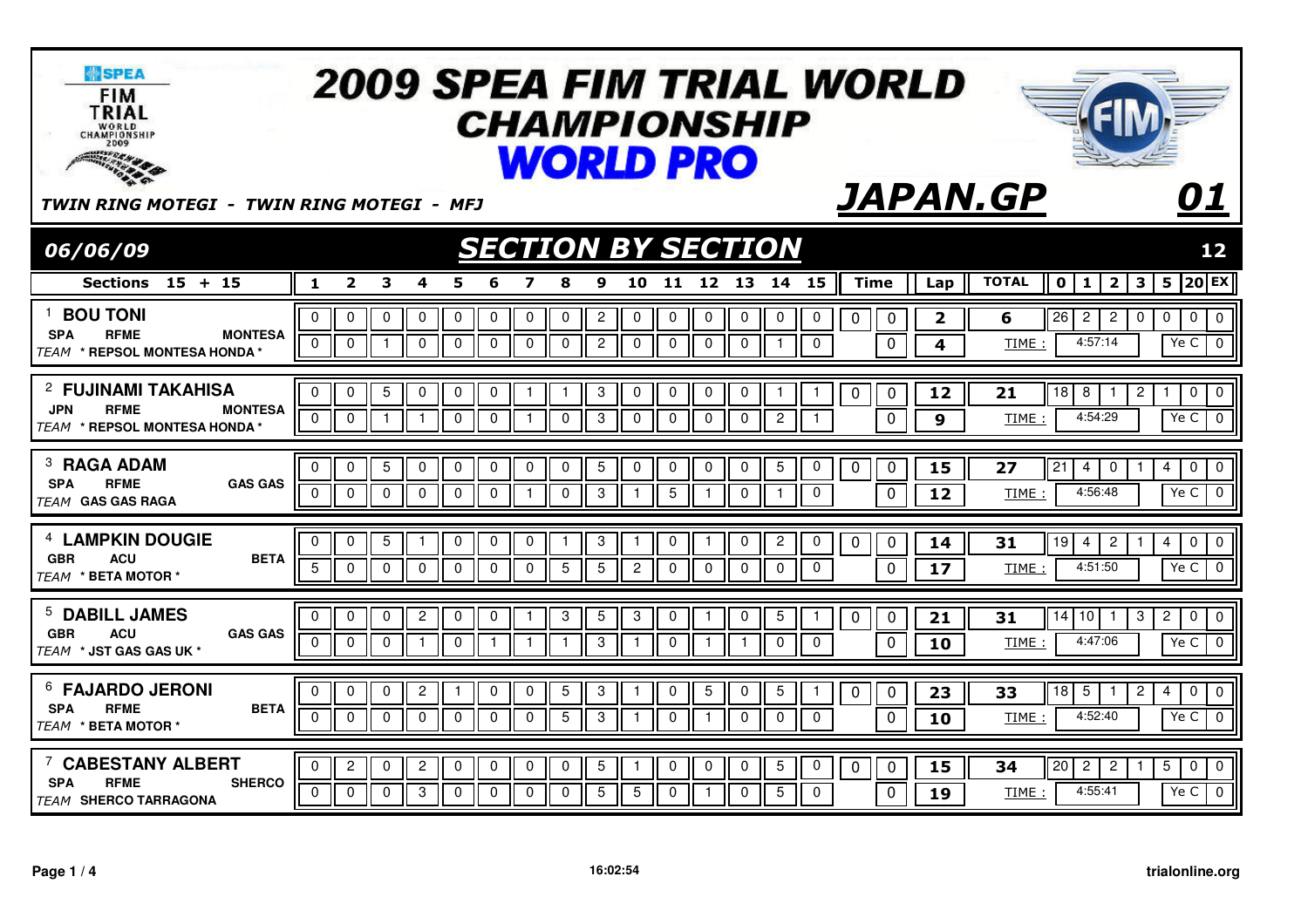| <b>WSPEA</b><br><b>FIM</b><br>TRIAL<br>WORLD<br>CHAMPIONSHIP<br><b>TOO SHOW OF BEAR</b>                          |                                                                         |                                                                                                   | <b>WORLD PRO</b>                                                                            | <b>2009 SPEA FIM TRIAL WORLD</b><br><i><b>CHAMPIONSHIP</b></i>                                                                |                                                        |                                                                                                                     |
|------------------------------------------------------------------------------------------------------------------|-------------------------------------------------------------------------|---------------------------------------------------------------------------------------------------|---------------------------------------------------------------------------------------------|-------------------------------------------------------------------------------------------------------------------------------|--------------------------------------------------------|---------------------------------------------------------------------------------------------------------------------|
| TWIN RING MOTEGI - TWIN RING MOTEGI - MFJ                                                                        |                                                                         |                                                                                                   |                                                                                             |                                                                                                                               | <b>JAPAN.GP</b>                                        | 01                                                                                                                  |
| 06/06/09                                                                                                         |                                                                         |                                                                                                   | <b>SECTION BY SECTION</b>                                                                   |                                                                                                                               |                                                        | 12                                                                                                                  |
| Sections $15 + 15$                                                                                               | $\overline{2}$<br>3<br>1                                                | 4<br>5                                                                                            | 11<br>9<br>10                                                                               | 12 13<br>15<br>14                                                                                                             | <b>Time</b><br><b>TOTAL</b><br>Lap                     | $ 20 $ EX<br>2 <sub>1</sub><br>3<br>$\mathbf{o}$<br>1<br>5                                                          |
| 8 FREIXA MARC<br><b>SPA</b><br><b>RFME</b><br><b>GAS GAS</b><br><b>TEAM GAS GAS GRO NONSTOP</b>                  | $\Omega$<br>$\mathbf 0$<br>$\mathbf 0$<br>$\mathbf{1}$                  | 5<br>0<br>$\mathbf 0$<br>0<br>$\mathbf{2}$<br>$\mathbf 0$<br>$\mathbf 0$<br>-1                    | $\sqrt{3}$<br>$\overline{5}$<br>5<br>0<br>$\sqrt{3}$<br>5<br>$\overline{c}$<br>$\mathbf 0$  | $\overline{c}$<br>$\overline{c}$<br>$\overline{5}$<br>$\mathbf 0$<br>$\mathbf 0$<br>0<br>$\mathbf{1}$<br>$\mathbf{1}$         | 30<br>$\mathbf 0$<br>46<br>$\mathbf 0$<br>16<br>TIME:  | $\pmb{0}$<br>$\overline{0}$<br>12<br>$\overline{2}$<br>$5\phantom{.0}$<br>-7<br>4<br>4:55:23<br>Ye C<br>$\mathbf 0$ |
| <sup>9</sup> KUROYAMA KENICHI<br><b>MFJ</b><br>YAMAHA<br><b>JPN</b><br><b>TEAM KUROYAMA RACING YAMAHA</b>        | $\Omega$<br>$\overline{2}$<br>$\mathbf 0$<br>$\overline{2}$<br>$\Omega$ | $\mathbf 0$<br>$\mathbf 0$<br>0<br>$\mathbf{1}$<br>$\mathbf 0$<br>$\mathbf 0$<br>3<br>$\mathbf 0$ | 5<br>3<br>5<br>-1<br>3<br>$5\phantom{.0}$<br>$\mathbf{2}$<br>-1                             | 5<br>$\mathbf 0$<br>5<br>0<br>$\mathbf 0$<br>$\overline{2}$<br>$5\phantom{.0}$<br>$\overline{2}$<br>$\mathbf{0}$              | 28<br>53<br>$\mathbf 0$<br>$\mathbf 0$<br>25<br>TIME   | $\overline{12}$<br>3<br>6<br>0<br>$\mathbf 0$<br>$\overline{4}$<br>5<br>4:54:38<br>Ye C<br>$\mathbf{0}$             |
| <sup>10</sup> GUBIAN LORIS<br><b>GAS GAS</b><br><b>FRA</b><br><b>FFM</b><br><b>TEAM * GAS GAS MOTOS SA *</b>     | $\overline{c}$<br>0<br>0<br>$\mathbf 0$<br>0<br>$\mathbf 0$             | 5<br>0<br>0<br>0<br>$\mathbf{3}$<br>$\overline{0}$<br>$\mathbf 0$<br>$\mathbf 0$                  | $\mathbf 5$<br>$\mathbf 5$<br>$\overline{c}$<br>0<br>$\mathbf{3}$<br>5<br>5<br>$\mathbf{3}$ | $\overline{c}$<br>5<br>$\mathbf{3}$<br>0<br>$5\phantom{.0}$<br>0<br>$\mathbf{1}$<br>$\mathbf{1}$                              | 30<br>56<br>0<br>$\mathbf 0$<br>26<br>TIME:            | $\overline{13}$<br>3<br>3<br>0<br>0<br>4<br>7<br>4:49:15<br>Ye C<br>$\mathbf 0$                                     |
| <sup>11</sup> BROWN MICHAEL<br><b>GBR</b><br><b>SHERCO</b><br><b>ACU</b><br><b>TEAM SHERCO</b>                   | 5<br>0<br>-1<br>5<br>$\mathbf 0$<br>5                                   | 3<br>0<br>0<br>$\overline{1}$<br>$\overline{2}$<br>$\mathbf 0$<br>$\mathbf 0$<br>$\mathbf 0$      | $\overline{5}$<br>5<br>5<br>5<br>5<br>$5\phantom{.0}$<br>5<br>$\mathbf{1}$                  | $\mathbf{2}$<br>0<br>5<br>0<br>0<br>5<br>$\overline{5}$<br>$\mathbf{1}$<br>$\mathbf{1}$                                       | 37<br>0<br>77<br>$\Omega$<br>40<br>TIME:               | 13<br>0<br>$\overline{0}$<br>9<br>5<br>2<br>$\mathbf 0$<br>4:51:44<br>Ye C                                          |
| <sup>12</sup> NOZAKI FUMITAKA<br><b>JPN</b><br><b>MFJ</b><br>YAMAHA<br><b>TFAM FUMITAKA &amp; YSP KEIYO</b>      | 5<br>$\mathbf 5$<br>3<br>5<br>$5\phantom{.0}$<br>0                      | 3<br>$\pmb{0}$<br>5<br>0<br>5<br>$\mathbf 0$<br>$\mathbf 0$<br>$\mathbf 0$                        | $\overline{5}$<br>3<br>5<br>$\overline{c}$<br>3<br>3<br>$\mathbf{3}$<br>$\mathbf 0$         | $\sqrt{5}$<br>$\overline{5}$<br>$\boldsymbol{0}$<br>0<br>0<br>$5\phantom{.0}$<br>$\mathbf{1}$<br>$\mathbf{1}$<br>$\mathbf{1}$ | $\mathbf 0$<br>46<br>78<br>$\mathbf 0$<br>32<br>TIME:  | 0<br>9<br>3<br>6<br>11<br>$\mathbf 0$<br>4:48:03<br>Ye C<br>$\overline{0}$                                          |
| <sup>13</sup> OGAWA TOMOYUKI<br><b>HONDA</b><br><b>JPN</b><br><b>MFJ</b><br><b>TEAM HRC CLUB MITANI</b>          | $\overline{c}$<br>5<br>$\mathbf 0$<br>$\overline{5}$<br>$\Omega$        | 5<br>0<br>5<br>0<br>$\overline{5}$<br>$\overline{2}$<br>$\mathbf 0$<br>$\overline{1}$             | $\overline{5}$<br>5<br>3<br>$\overline{c}$<br>$\overline{5}$<br>$\overline{5}$<br>5<br>3    | $\overline{c}$<br>$\overline{5}$<br>0<br>0<br>0<br>$\overline{5}$<br>$\overline{2}$<br>$\Omega$<br>$\mathbf 0$                | 39<br>78<br>0<br>$\overline{0}$<br>39<br>TIME:         | 9<br>2<br>5<br>$\overline{c}$<br>12<br>0<br>$\overline{0}$<br>4:52:14<br>$\overline{0}$<br>Ye C                     |
| <sup>14</sup> OLIVERAS DANIEL<br><b>SPA</b><br><b>RFME</b><br><b>GAS GAS</b><br><b>TEAM * RFME EQ NACIONAL *</b> | 5<br>$\mathbf 0$<br>5<br>$\Omega$<br>-1                                 | 5<br>$\pmb{0}$<br>$\mathbf 0$<br>-1<br>3<br>$\overline{0}$<br>5<br>$\mathbf{1}$                   | $\sqrt{5}$<br>$\overline{5}$<br>5<br>5<br>$\overline{5}$<br>5<br>3<br>5                     | 5<br>$\sqrt{5}$<br>0<br>$\mathbf 0$<br>5<br>$\overline{2}$<br>5<br>$\Omega$                                                   | 43<br>$\mathbf 0$<br>88<br>$\mathbf 0$<br>45<br>TIME : | 15<br>$\overline{5}$<br>$\overline{2}$<br>0<br>$\mathbf 0$<br>1<br>4:52:08<br>Ye C<br>$\overline{0}$                |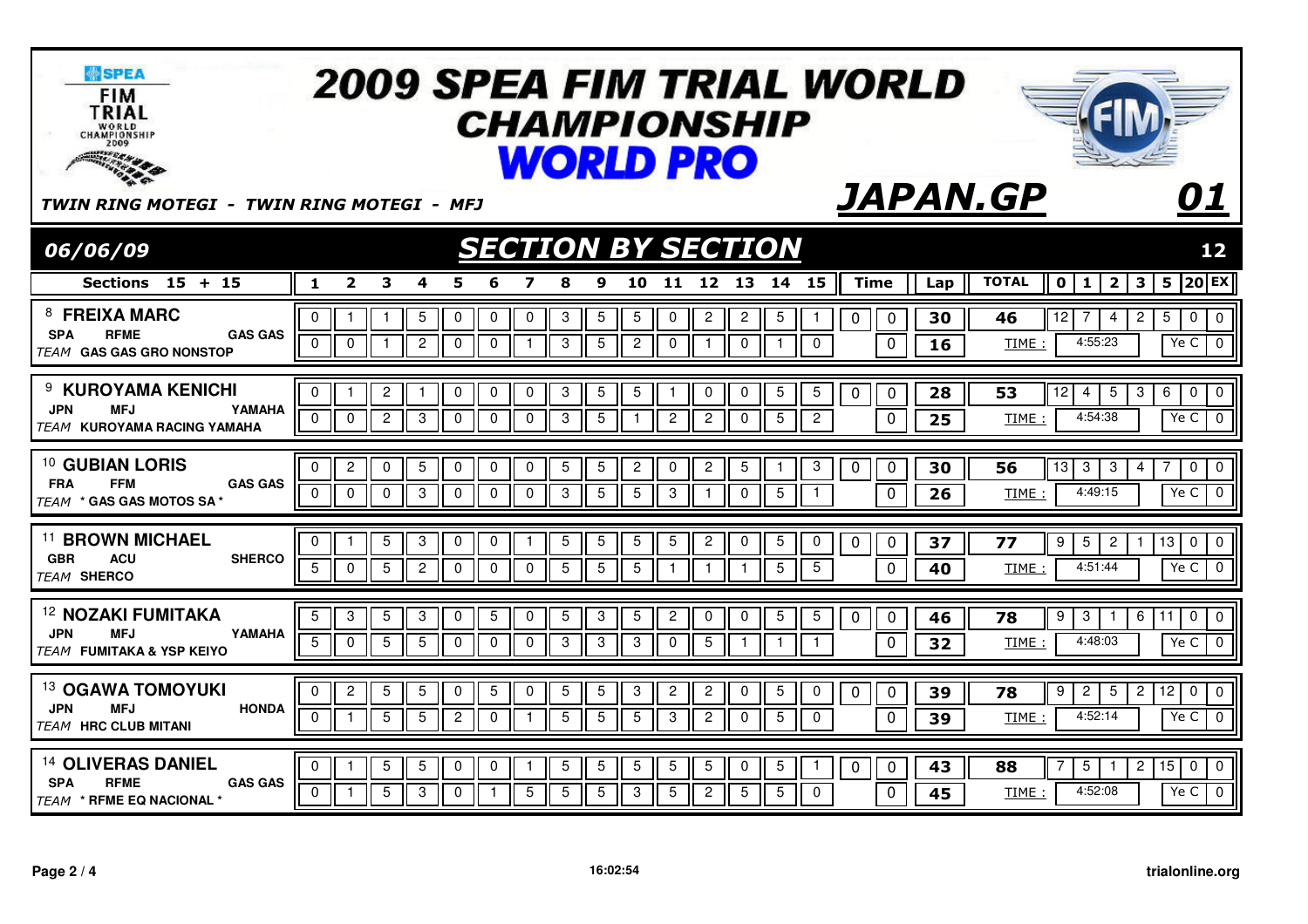| <b>SPEA</b><br><b>FIM</b><br>TRIAL<br>WORLD<br>CHAMPIONSHIP<br><b>SOUTHWESTER</b>                                        | <b>2009 SPEA FIM TRIAL WORLD</b><br><i><b>CHAMPIONSHIP</b></i><br><b>WORLD PRO</b>                                                                                                                                                                                                                                                                                                                 |                                                                                                                                           |
|--------------------------------------------------------------------------------------------------------------------------|----------------------------------------------------------------------------------------------------------------------------------------------------------------------------------------------------------------------------------------------------------------------------------------------------------------------------------------------------------------------------------------------------|-------------------------------------------------------------------------------------------------------------------------------------------|
| TWIN RING MOTEGI - TWIN RING MOTEGI - MFJ                                                                                |                                                                                                                                                                                                                                                                                                                                                                                                    | <b>JAPAN.GP</b><br>01                                                                                                                     |
| 06/06/09                                                                                                                 | <b>SECTION BY SECTION</b>                                                                                                                                                                                                                                                                                                                                                                          | 12                                                                                                                                        |
| Sections 15 + 15                                                                                                         | 11 12 13 14 15<br><b>Time</b><br>$\overline{2}$<br>3<br>10<br>1<br>4<br>5<br>9<br>8                                                                                                                                                                                                                                                                                                                | $ 20 $ EX<br><b>TOTAL</b><br>2 <sup>1</sup><br>3<br>5<br>$\mathbf 0$<br>1<br>Lap                                                          |
| <sup>15</sup> SHIBUYA ISAO<br><b>JPN</b><br><b>MFJ</b><br><b>HONDA</b><br><b>TEAM POWERCRAFT</b>                         | $5\phantom{.0}$<br>5<br>5<br>5<br>5<br>$\mathbf 0$<br>5<br>$\mathbf 0$<br>5<br>3<br>3<br>$\mathbf 0$<br>0<br>$5\phantom{.0}$<br>$5\phantom{.0}$<br>51<br>0<br>$\mathbf 0$<br>$\overline{5}$<br>$\overline{5}$<br>$\sqrt{5}$<br>$\overline{5}$<br>$\overline{5}$<br>$\overline{5}$<br>$5\phantom{.0}$<br>0<br>0<br>3<br>$\mathbf 0$<br>$\overline{5}$<br>$\mathbf 0$<br>0<br>$\mathbf 0$<br>43<br>0 | 10<br>0<br>$\overline{\mathbf{0}}$<br>94<br>$\overline{0}$<br>3<br>17<br>0<br>4:34:39<br>Ye C<br>$\mathbf 0$<br>TIME:                     |
| <sup>16</sup> OGAWA TSUYOSHI<br><b>JPN</b><br>MFJ<br><b>HM FUTURE</b><br><b>TEAM HRC CLUB MITANI</b>                     | $\overline{5}$<br>5<br>3<br>5<br>3<br>$\mathbf 0$<br>5<br>5<br>3<br>0<br>$\overline{5}$<br>3<br>$\mathbf{1}$<br>$\mathbf 0$<br>$\mathbf{1}$<br>$\mathbf{1}$<br>0<br>45<br>$5\phantom{.0}$<br>5<br>5<br>$5\phantom{.0}$<br>$\overline{5}$<br>$5\phantom{.0}$<br>5<br>$\mathbf 0$<br>$\mathbf 0$<br>5<br>3<br>$\mathbf 0$<br>$5\overline{)}$<br>$\overline{1}$<br>$\mathbf{1}$<br>51                 | 6<br>$5\phantom{.0}$<br>15<br>$\mathbf 0$<br>4<br>0<br>$\overline{0}$<br>96<br>4:38:58<br>Ye C<br>$\overline{0}$<br>TIME:                 |
| <sup>17</sup> ONISHI KAZUHIRO<br><b>JPN</b><br><b>MFJ</b><br><b>HONDA</b><br><b>TFAM HRC CLUB POWERCRAFT</b>             | 3<br>$\overline{5}$<br>5<br>5<br>0<br>5<br>$\overline{5}$<br>5<br>5<br>3<br>$5\phantom{.0}$<br>$\overline{5}$<br>5<br>5<br>$\pmb{0}$<br>62<br>-1<br>0<br>5<br>5<br>5<br>$5\phantom{.0}$<br>$5\phantom{.0}$<br>5<br>3<br>$5\,$<br>3<br>$\overline{2}$<br>5<br>5<br>$5\phantom{.0}$<br>5<br>$\mathbf 0$<br>64<br>-1                                                                                  | $\overline{c}$<br>22<br>0<br>$\mathbf 0$<br>126<br>$\overline{4}$<br>-1<br>1<br>4:52:50<br>Ye C<br>$\mathbf 0$<br>TIME:                   |
| <sup>18</sup> NISHIMOTO RYOTA<br><b>JPN</b><br><b>MFJ</b><br><b>SCORPA</b><br><b>TEAM FUMITAKA &amp; YSP KEIYO</b>       | 5<br>5<br>5<br>5<br>5<br>5<br>5<br>5<br>5<br>5<br>5<br>3<br>$\overline{5}$<br>5<br>0<br>$\mathbf 0$<br>69<br>-1<br>5<br>$\overline{5}$<br>$\overline{5}$<br>5<br>$\overline{5}$<br>$\overline{5}$<br>$\overline{5}$<br>$\mathbf 0$<br>$\overline{0}$<br>3<br>5<br>5<br>5<br>3<br>3<br>$\mathbf{1}$<br>60                                                                                           | $\overline{c}$<br>5<br>23<br>$\mathbf 0$<br>$\overline{0}$<br>129<br>0<br>0<br>4:54:24<br>$\mathbf{0}$<br>Ye C<br>TIME:                   |
| <sup>19</sup> OKAMURA MASATOSHI<br><b>JPN</b><br><b>MFJ</b><br><b>HONDA</b><br><b>TEAM HRC CLUB KANTO &amp; TOP DOGS</b> | 5<br>5<br>5<br>5<br>$\overline{5}$<br>$\overline{5}$<br>$\overline{5}$<br>$\overline{5}$<br>5<br>5<br>5<br>$\mathbf 0$<br>3<br>3<br>62<br>0<br>0<br>5<br>$5\phantom{.0}$<br>5<br>$\overline{5}$<br>5<br>5<br>5<br>$5\overline{5}$<br>$5\phantom{.0}$<br>5<br>5<br>$\overline{2}$<br>$5\phantom{.0}$<br>$5\phantom{.0}$<br>$\mathbf 0$<br>68<br>-1                                                  | $\overline{24}$<br>$\mathbf 0$<br>130<br>$\overline{2}$<br>$\overline{2}$<br>$\mathbf 0$<br>-1<br>4:39:25<br>Ye C<br>$\mathbf 0$<br>TIME: |
| <sup>20</sup> SAITO AKIO<br><b>HONDA</b><br><b>JPN</b><br><b>MFJ</b><br><b>TEAM HRC CLUB MITANI</b>                      | $\overline{5}$<br>5<br>5<br>5<br>5<br>5<br>5<br>5<br>$\overline{5}$<br>5<br>5<br>5<br>3<br>5<br>0<br>69<br>$\mathbf{1}$<br>0<br>$5\overline{)}$<br>5<br>3<br>$5\overline{)}$<br>5<br>3<br>$\overline{2}$<br>$5\,$<br>$5\phantom{.0}$<br>5<br>$5\overline{)}$<br>$\mathbf{3}$<br>$5\phantom{.0}$<br>$\mathbf 0$<br>3<br>3<br>62                                                                     | $\mathbf 0$<br>131<br>0<br>6<br>22<br>0<br>$\mathbf{1}$<br>1<br>4:38:08<br>Ye C<br>$\overline{0}$<br>TIME:                                |
| 21 SUNADA MASAHIKO<br><b>JPN</b><br><b>MFJ</b><br><b>HONDA</b><br>$TEAM$ -----                                           | 5<br>$\sqrt{5}$<br>$\mathbf 5$<br>$\overline{5}$<br>$\mathbf 5$<br>$5\phantom{.0}$<br>5<br>$\overline{5}$<br>5<br>5<br>$\pmb{0}$<br>$5\phantom{.0}$<br>5<br>$\overline{5}$<br>$\mathbf 3$<br>$\mathbf 0$<br>$\mathbf 0$<br>68<br>5<br>3<br>5<br>5<br>5<br>5<br>5<br>5<br>5<br>5<br>$5\phantom{.0}$<br>5<br>3<br>3<br>$\mathbf{0}$<br>65<br>$\mathbf{1}$                                            | $\overline{24}$<br>$\pmb{0}$<br>$\boldsymbol{0}$<br>133<br>0<br>$\overline{4}$<br>4:49:56<br>Ye C<br>$\overline{0}$<br>TIME:              |